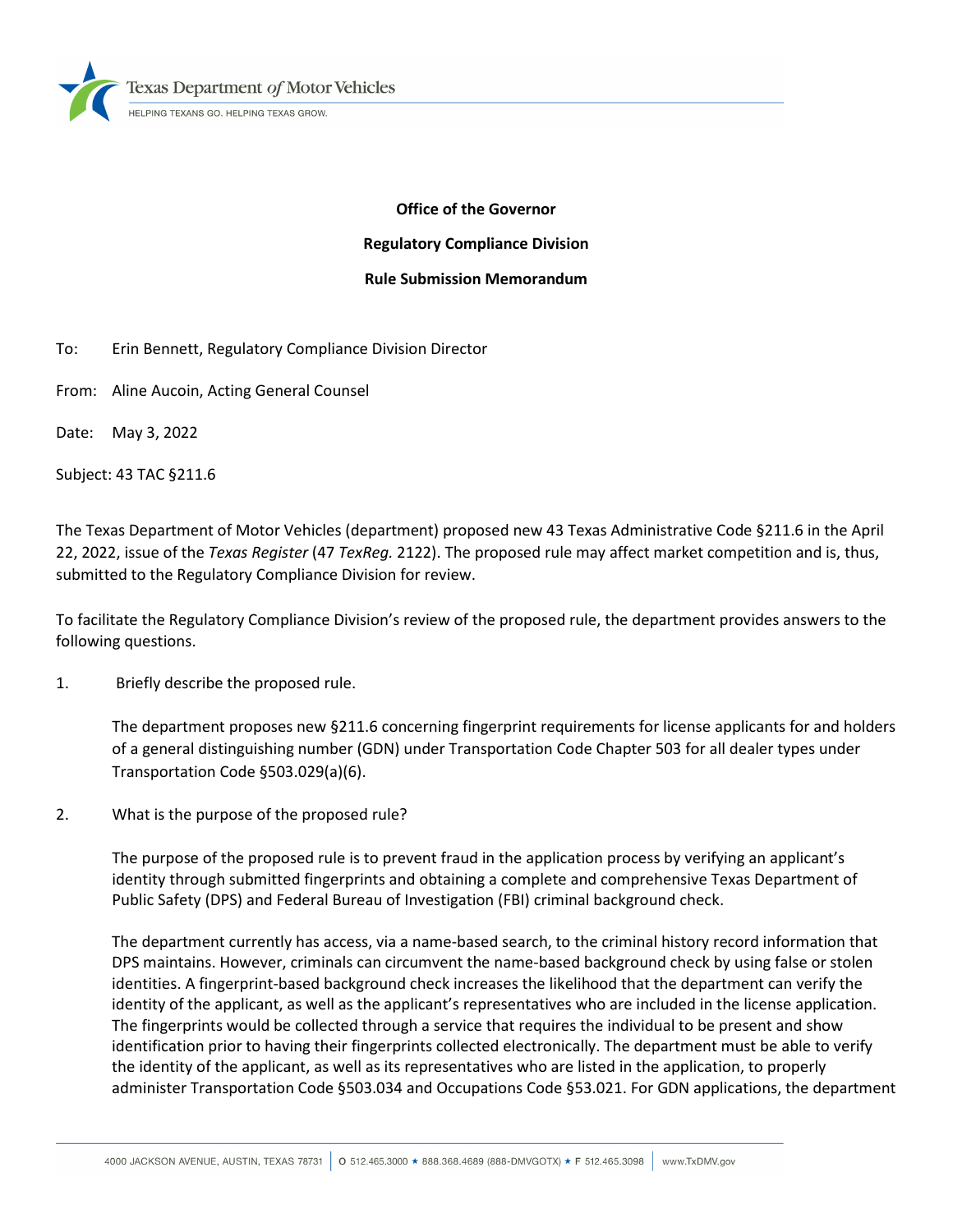Regulatory Compliance Division Page 2 of 7 May 3, 2022

> also checks each person listed on the application for possible affiliation with any other individual, business entity, or license that may have been deemed unfit to hold a license.

The fingerprint-based background check will also be used to evaluate the applicant's criminal history under the department's criminal offense guidelines in 43 TAC §211.3. The DPS criminal history record information is limited to crimes committed in Texas. The FBI criminal history record information includes crimes committed in other states, as well as federal crimes. Human and drug trafficking crimes are commonly prosecuted on a federal level. Also, the FBI fingerprint-based criminal history background check enables the department to obtain the FBI "Rap Back" subscription service, which notifies the department when a person's criminal history record has changed. DPS also provides a "Rap Back" service, which requires fingerprints. The department intends to use information from the FBI and DPS Rap Back services to determine if an associated license should be revoked or not renewed as authorized under applicable statutes and department rules.

The department must be able to verify the identity of the license holder and to obtain relevant criminal history record information on the license holder, as well as its representatives who are listed in the application, to properly administer Transportation Code §503.038 and Occupations Code §53.021 and §2301.651.

3. Describe any relevant factual background to the proposed rule and the impetus for the state agency to consider rulemaking.

The impetus for proposed new §211.6 was the recent bad actor license holders that have taken advantage of their licenses by printing fraudulent temporary tags, which enable criminals to operate stolen vehicles, facilitating crimes such as human and drug trafficking. Criminals use fraudulently obtained temporary tags that are registered under fake names and addresses to make it harder for law enforcement to trace the vehicles. Fraudulent temporary tags are also used to operate motor vehicles that violate environmental and safety regulations, thus endangering the public. The proposed rule applies to all dealer types under Transportation Code §503.029(a)(6), all of which have access to the department's system through which temporary tags can be issued.

The proposed new §211.6 is also designed to protect the public even when a fraudulent temporary tag is not at issue. Licenses issued by the department create positions of trust. Abuse of this trust provides license holders opportunities to engage in fraud, theft, money laundering and related crimes. In addition, licensure provides persons who are predisposed to commit assaultive or sexual crimes with greater opportunities to engage in such conduct.

Holders of a GDN license for all dealer types under Transportation Code §503.029(a)(6), as well as their representatives, provide services that involve access to confidential information, conveyance, titling, and registration of private property. Further, license holders and their representatives obtain possession of monies belonging to or owed to private individuals, creditors, and governmental entities. Lastly, license holders and their representatives must comply with federal and state environmental and safety regulations.

When the department adopted current Chapter 211, it determined which offenses directly relate to the duties and responsibilities of license holders and their representatives, either because the offense entails a violation of the public trust; issuance of a license would provide an opportunity to engage in further criminal activity of the same type; or the offense demonstrates the person's inability to act with honesty, trustworthiness, and integrity. Such offenses include crimes under the laws of another state and the United States. In proposing new §211.6, the department determined that requiring fingerprints to verify identity and obtain a comprehensive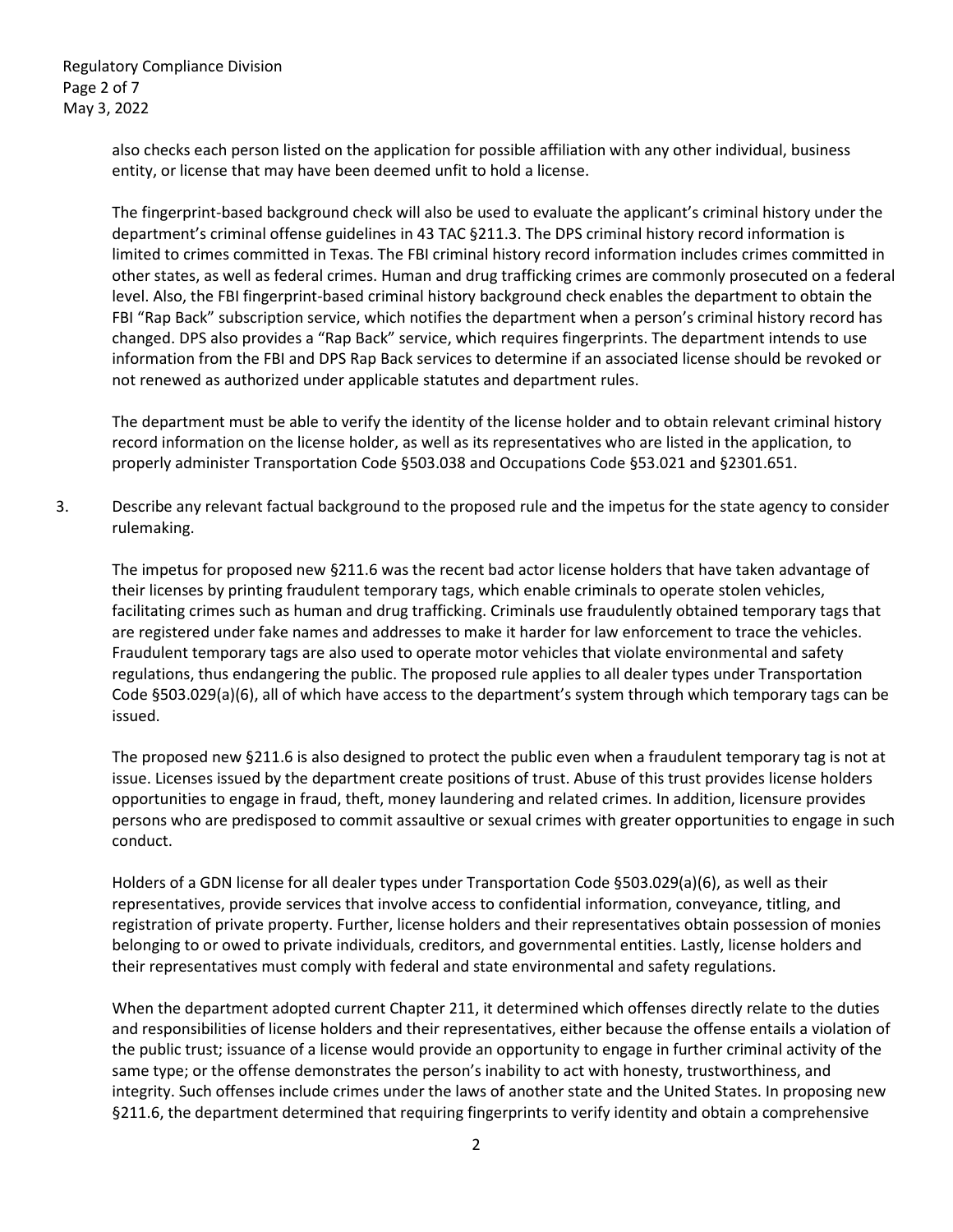DPS and FBI criminal history record for applicants for and holders of licenses, along with their representatives, will prevent individuals with disqualifying criminal histories from being licensed or renewing their licenses, thus substantially decreasing fraud and providing enhanced protection for citizens of Texas.

4. Describe the legal authority for the proposed rule.

a. Is the proposed rule specifically required or authorized by state statute? If so, list the statute(s).

The proposed rule is not specifically required by state statute; however, it is authorized by state statute. The department proposes new §211.6 under its rulemaking authority under Occupations Code §2301.155; and Transportation Code §503.002 and §1002.001. Subchapter F of Government Code Chapter 411 authorizes the department to obtain criminal history record information from the FBI using a fingerprintbased search. The proposed rule implements the department's authority under Government Code §§411.084, 411.087 and 411.122.

b. Is the proposed rule within the scope of the state agency's general authority to regulate in a given occupation or industry? If so, describe how the rule is within the scope, and reference the applicable state statute(s).

The proposed rule is within the scope of the department's general authority to regulate in a given industry. The department is authorized to grant or deny a GDN to an applicant under Transportation Code §503.034 and Occupations Code §53.021. The department is also authorized to cancel a GDN under Transportation Code §503.038. The department is further authorized to revoke or suspend a GDN under Occupations Code §53.021 and §2301.651.

Occupations Code §2301.155 authorizes the board to adopt rules as necessary or convenient to administer Occupations Code Chapter 2301 and to govern practice and procedure before the board.

Transportation Code §503.002 authorizes the board to adopt rules for the administration of Transportation Code Chapter 503.

Transportation Code §1002.001, authorizes the board to adopt rules that are necessary and appropriate to implement the powers and the duties of the department.

The department must be able to verify the identity of the applicant, as well as its representatives who are listed in the application, to properly administer Transportation Code §503.034 and Occupations Code §53.021. The department must be able to verify the identity of the license holder and to obtain relevant criminal history record information on the license holder, as well as its representatives who are listed in the application, to properly administer Transportation Code §503.038 and Occupations Code §53.021 and §2301.651.

5. Describe the process that the state agency followed in developing the proposed rule, including any public hearings held, public comments invited, studies conducted, and data collected or analyzed.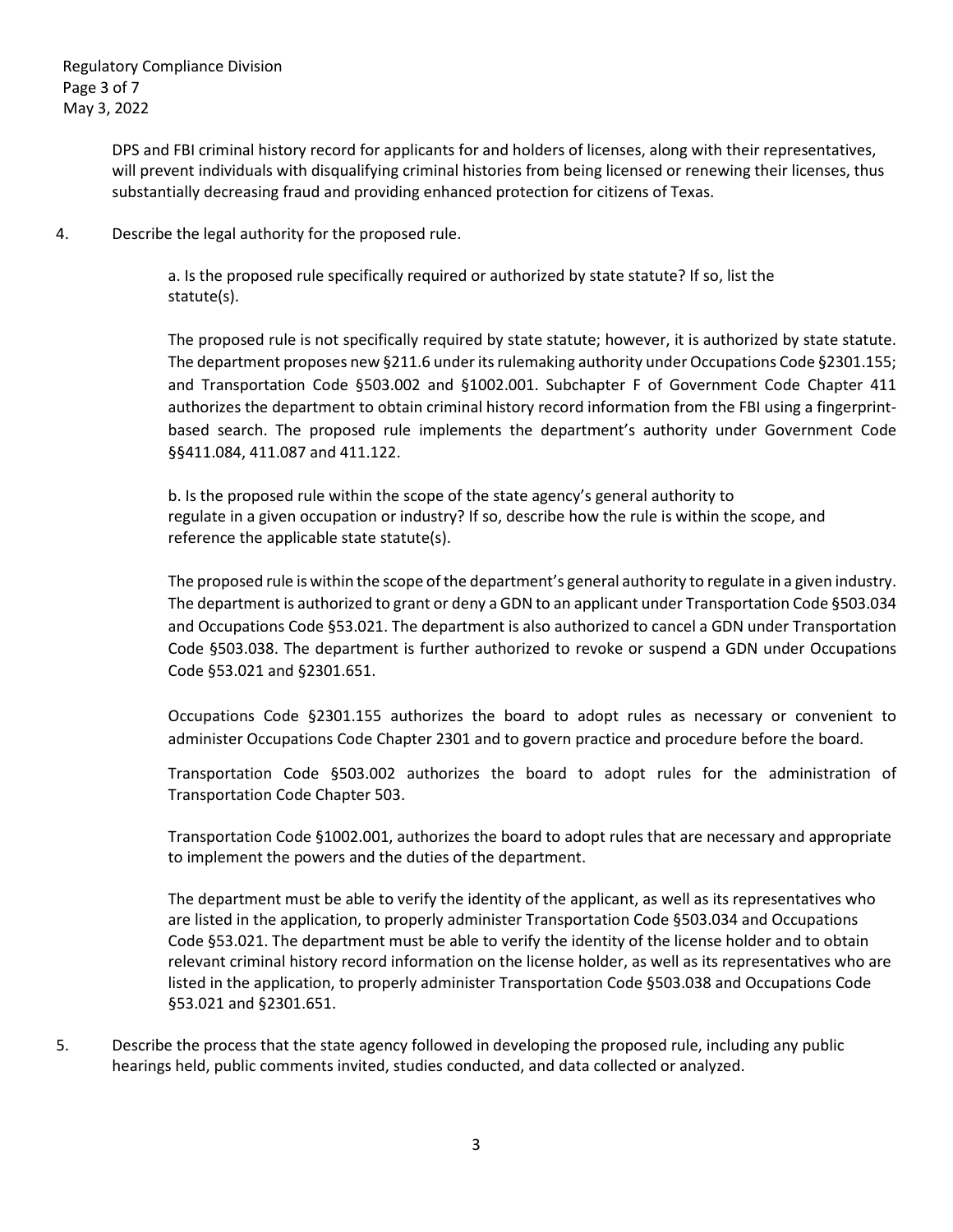Regulatory Compliance Division Page 4 of 7 May 3, 2022

> The department reviewed fingerprinting rules that other state agencies adopted, as well as information on other state agency websites regarding their fingerprinting requirements for a license. *See* Appendix D of the eBook for the department's Motor Vehicle Industry Regulation Advisory Committee (MVIRAC) meeting on December 16, 2021.

> The MVIRAC voted at its December 16, 2021, meeting to recommend that the department pass a rule to require all new independent dealer applicants to be electronically fingerprinted at their expense with a records review by the department's licensing staff prior to being issued a GDN. Although the MVIRAC talked about fingerprinting requirements at meetings prior to December 16, 2021, fingerprinting requirements were not expressly included as an agenda item for the prior MVIRAC meetings, and the MVIRAC did not take any action regarding fingerprinting prior to December 16, 2021.

> The department talked to DPS regarding whether the department was eligible to obtain criminal history record information from the FBI under Government Code Chapter 411. Government Code §411.087(d) requires a complete set of the individual's fingerprints and a fee approved by the FBI to obtain the criminal history record information from the FBI. DPS confirmed that the department is eligible to obtain criminal history record information from the FBI under Government Code Chapter 411.

The board of the Texas Department of Motor Vehicles (board), in an open meeting on January 27, 2022, voted to authorize the department to initiate rulemaking to require fingerprinting of applicants for a franchised or independent dealer GDN, as well as for existing licensees who apply to renew their franchised or independent dealer GDN. Although the board of the Texas Department of Motor Vehicles talked about fingerprinting requirements at meetings prior to January 27, 2022, fingerprinting requirements were not expressly included as an agenda item for the prior meetings, and the board did not take any action regarding fingerprinting prior to January 27, 2022.

The department analyzed data regarding three different approaches to fingerprinting applicants: 1) fingerprinting all license holders; 2) only fingerprinting license holders whose licenses allow eTAG access (the system that produces temporary tags); and 3) only fingerprinting independent motor vehicle dealers. *See* Agenda Item #11.C in the eBook for the board meeting dated February 10, 2022.

The department met with several law enforcement agencies throughout the state. These law enforcement agencies think that this fingerprinting rule is the single most important solution to curtail temporary tag fraud and should solve more than 90 percent of the problem that exists today regarding temporary tag fraud. The department previously reduced temporary tag fraud by adopting rules, such as 43 TAC §215.152 to limit the number of temporary tags a person may issue from the department's temporary tag system, as well as 43 TAC §215.505 to deny access to the department's temporary tag system for fraudulently obtained temporary tags.

The department proposed new 43 Texas Administrative Code §211.6 in the April 22, 2022, issue of the *Texas Register* (47 *TexReg.* 2122). The department received one comment as of May 2, 2022.

6. Describe the harm that the proposed rule is intended to address and how the proposed rule will address the harm. If applicable, attach any documentation or records of the harm.

See responses to questions #2 and #3 above.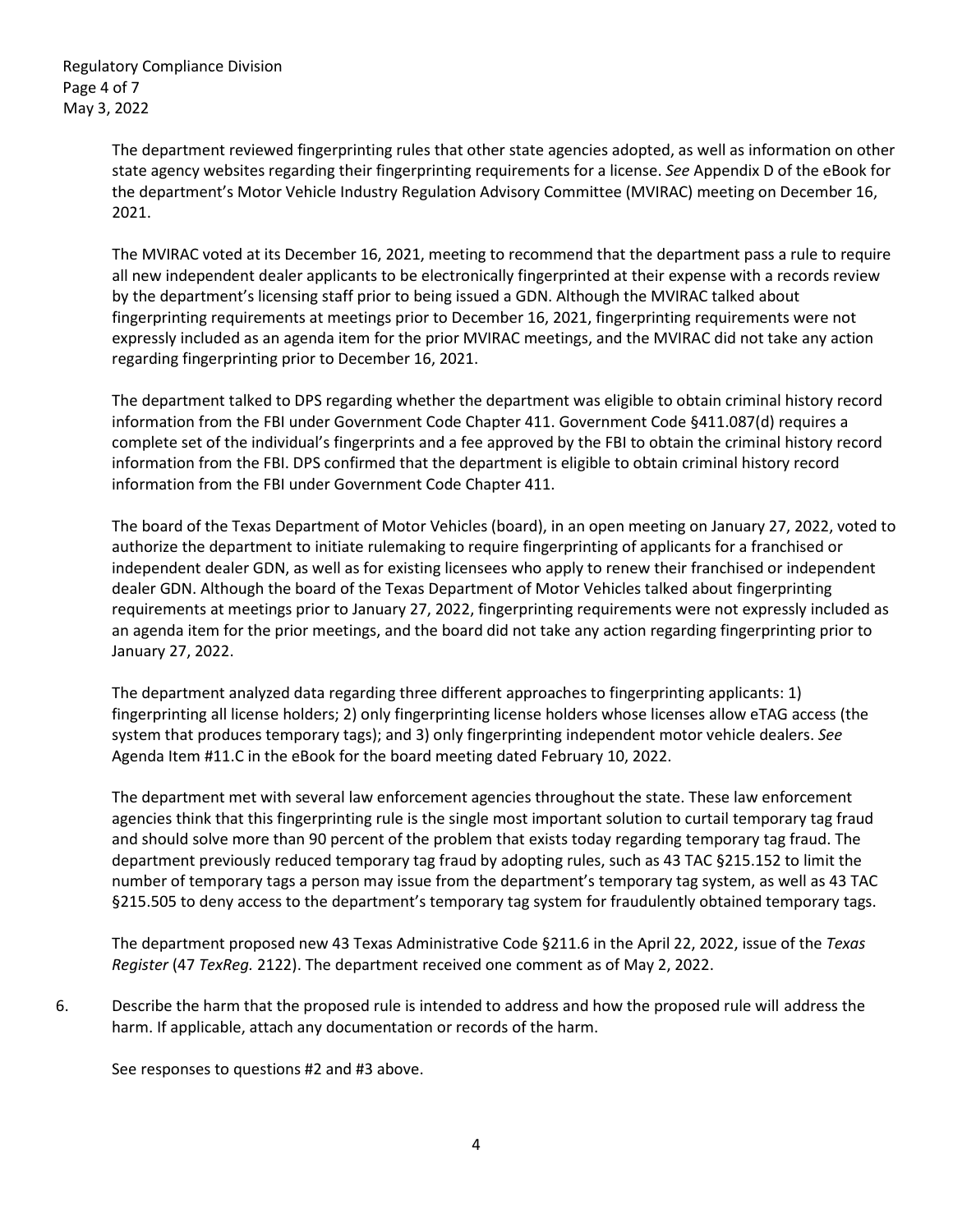Regulatory Compliance Division Page 5 of 7 May 3, 2022

7. Do any less restrictive alternatives to the proposed rule exist for addressing the same harm? If so, include a comparison of the proposed rule to the alternatives and a justification for not pursing a less restrictive alternative. If no less restrictive alternatives exist, explain why.

A less restrictive alternative does not exist. See responses to questions #2 and #3 above.

Even though the Office of Consumer Credit Commissioner (OCCC) obtains a fingerprint-based criminal history record search on its applicants that are motor vehicle dealers that want to engage in sales financing through retail installment contracts, the OCCC is not authorized to share the applicant's criminal history record information with the department under Government Code §411.087(d)(1). Because state agencies aren't authorized to share an applicant's criminal history record information with other state agencies, the OCCC requires applicants to submit fingerprints under 7 TAC §84.602(2)(A)(v) even though the applicant previously submitted fingerprints to another state agency.

Also, the OCCC rule (7 TAC §84.613) under Occupations Code §53.021 is different than the department's rules (43 TAC §211.1, *et seq.*) under Occupations Code §53.021. For example, §211.3(d)(5) and (6) contain the following offenses that render a dealer unfit to hold a license; however, these offenses don't appear to be included in §84.613: felony offenses under a state or federal statute or regulation involving the manufacture of motor vehicles or related to emissions standards, waste disposal, water contamination, air pollution, or other environmental offenses. It is possible that OCCC would issue a license to an applicant that the department would deny because our rules are different regarding the offenses for which a licensing authority may disqualify an applicant for a license under Occupations Code §53.021.

In addition, the department needs the RAP back subscription for both the DPS and FBI criminal history record information as described in response to question #2 above. The department must be able to obtain relevant criminal history record information on the license holder, as well as its representatives who are listed in the application, to properly administer Transportation Code §503.038 and Occupations Code §53.021 and §2301.651. There is no guarantee that a license holder under OCCC's statutes will continue to be a license holder with OCCC for the entire duration that the license holder has a GDN from the department. Further, it would put an unnecessary burden on OCCC to provide information to the department that the department can obtain from DPS.

8. Indicate how the proposed rule affects market competition (See Section 57.105(d), Texas Occupations Code).

The proposal:

- $\Box$  It creates a barrier to market participation in the state.
- $\boxtimes$  It results in higher prices or reduced competition for a product or service provided by or to a license holder in the state.
- ☐ It both creates a barrier to market participation in the state and results in higher prices or reduced competition for a product or service provided by or to a license holder in the state.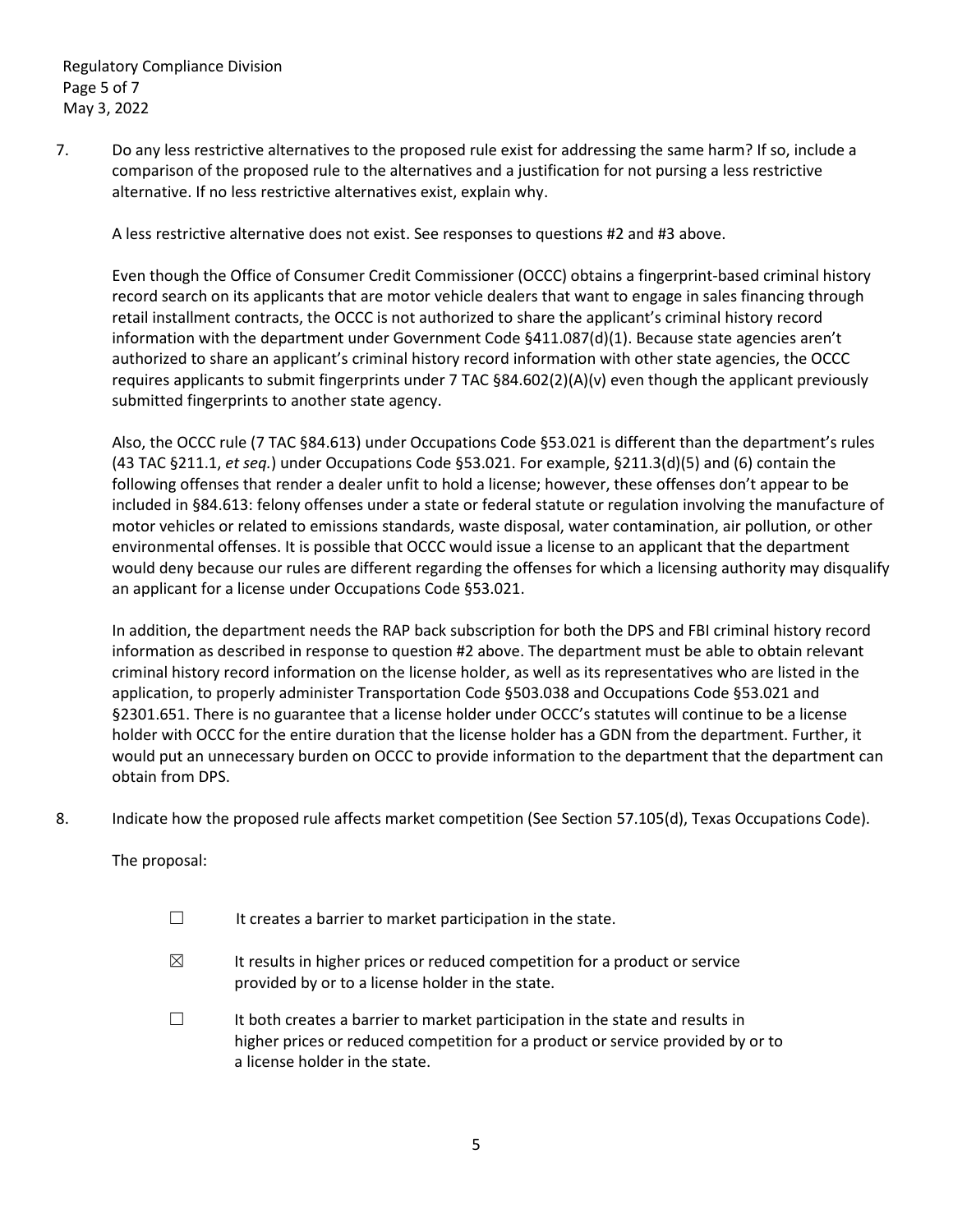Regulatory Compliance Division Page 6 of 7 May 3, 2022

9. Describe the specific impact that the proposed rule will have on market competition and how that effect is consistent with state policy as established by the Legislature in state statute.

The proposed rule may impact market competition because it may result in a higher cost to obtain or maintain a GDN. Transportation Code §503.021 says a person may not engage in the business as a dealer without a dealer GDN in one of the categories described by Transportation Code §503.029(a)(6) for each location from which the person conducts business as a dealer. A "dealer" is defined in Transportation Code §503.001(4) as a person who regularly and actively buys, sells, or exchanges vehicles at an established and permanent location. The proposed rule does not establish the fee for obtaining the fingerprint-based criminal history record information. However, the proposed rule imposes the requirement that the applicant, as well as the applicant's representatives who are required to be listed on the application under 43 TAC §215.133(c), must submit fingerprints and pay the fee to the DPS-authorized service provider. The applicant's representatives who are required to be included on the application include the applicant's or holder's officers, directors, members, managers, trustees, partners, principals, or managers of business affairs.

New §211.6(b) requires all persons applying for a new license, license amendment due to change in ownership, or license renewal, to submit a complete and acceptable set of fingerprints to DPS and pay required fees for the purposes of obtaining criminal history record information from DPS and the FBI, unless previously submitted to the department by an applicant for an active license issued by the department under Transportation Code Chapter 503. Stated differently, the applicant and its representatives who are required to be listed on a licensing application are only required to submit their fingerprints once if an active license is maintained. The DPSauthorized service provider currently charges approximately \$38.25 per person for the fingerprinting service.

All applicants for a dealer GDN and all dealer GDN holders who apply for an amendment to their license or for the renewal of their license under Transportation Code §503.029 must comply with proposed new §211.6. Both franchised and independent dealers are eligible to sell used vehicles. Also, if the department only requires applicants for and holders of an independent dealer GDN to comply with proposed new §211.6, criminals may apply for a franchised dealer GDN with a stolen or false identity. Importantly, our existing background check process has found franchised dealer GDN applicants that have been convicted of other forms of fraud and serious crimes, so a fingerprint requirement is warranted and will provide increased protection for the citizen of Texas. These crimes include:

- Aggravated Assault Causing Serious Bodily Injury
- Deadly Conduct
- Delivery of Controlled Substance Cocaine
- Forgery of a Government Instrument
- Making a False Statement to a Bank (Federal Charge)
- Tampering with a Government Record
- Theft of Property Greater than \$200,000

The effect of this rule is consistent with state policy as established by the Legislature in state statute. The legislature provided the department with the statutory authority for this rule as stated in response to question #4. The department must be able to verify the identity of the applicant, as well as its representatives who are listed in the application, to determine whether to issue or deny the application for a dealer GDN under Transportation Code §503.034 and Occupations Code §53.021. The department must be able to verify the identity of the license holder and to obtain relevant criminal history record information on the license holder, as well as its representatives who are listed in the application, to properly administer Transportation Code §503.038 and Occupations Code §53.021 and §2301.651.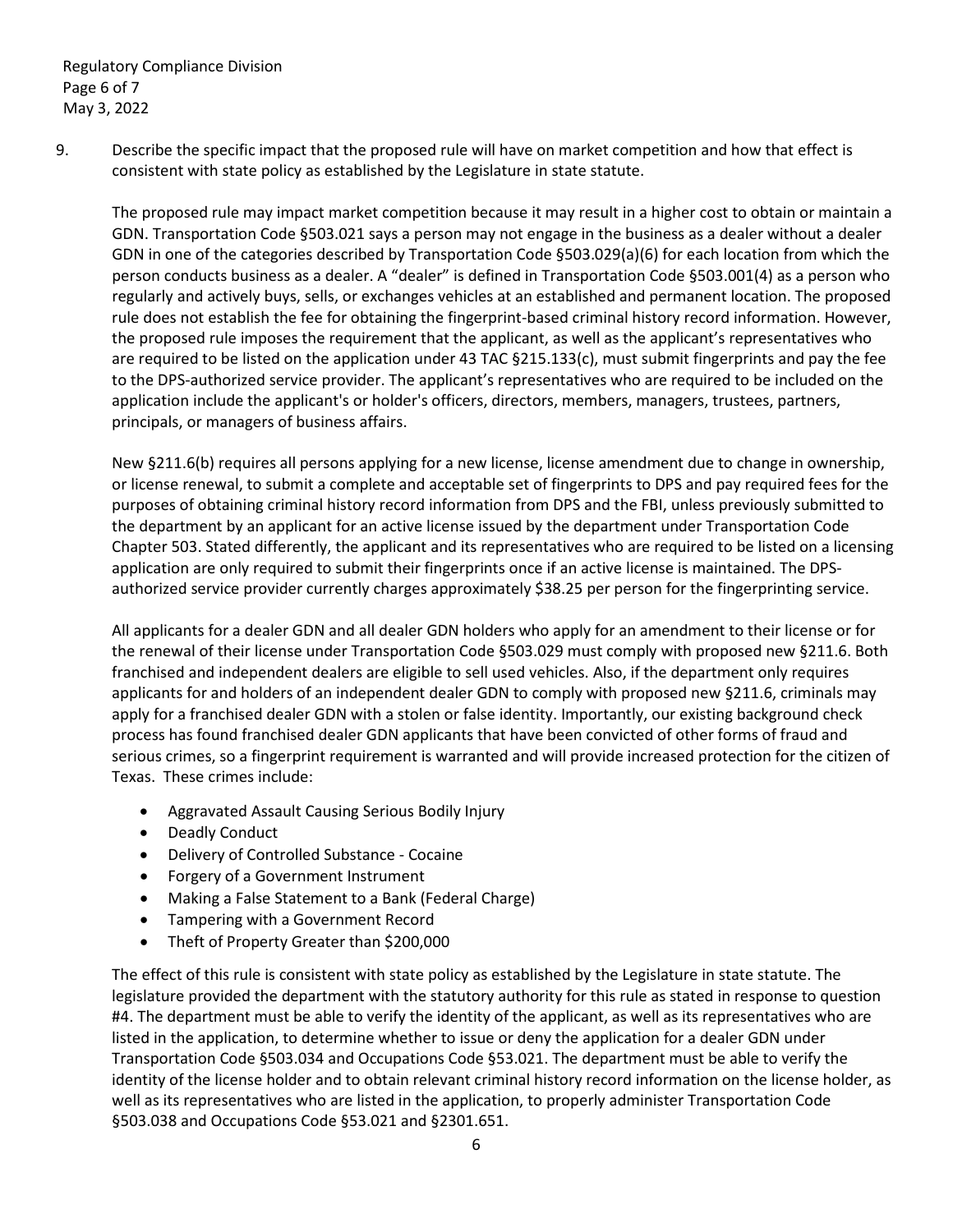10. Does the proposed rule relate to a question that is the subject of an opinion request pending before the Office of the Attorney General? Does the proposed rule relate to an opinion previously issued by the Office of the Attorney General?

No, the proposed rule does not relate to a question that is the subject of an opinion request pending before the Office of the Attorney General or to an opinion previously issued by the Office of the Attorney General.

11. Does the proposed rule relate to a matter on which there is pending litigation or a final court order?

The department does not have any evidence that the proposed rule relates to a matter on which there is pending litigation or a final court order.

12. Is there anything else that you would like the Regulatory Compliance Division to know about the proposed rule?

The department respectfully requests an expedited review. The department would like to request our board to approve the adoption of this rule at the June 2022 board meeting. At the February 10, 2022, board meeting, the board requested the department to move quickly on the fingerprinting rule and to bring the rule back to the board for adoption as quickly as possible. The rule will reduce fraud and criminal activity.

Also attached are the following documents, which provide additional information regarding proposed new §211.6:

- 1. Excerpts from the MVIRAC eBook for the December 16, 2021, meeting
- 2. Excerpts from the MVIRAC transcript for the December 16, 2021, meeting
- 3. Excerpts from the TxDMV Board eBook for the January 27, 2022, meeting
- 4. Excerpts from the TxDMV Board transcript for the January 27, 2022, meeting
- 5. Excerpts from the TxDMV Board eBook for the February 10, 2022, meeting
- 6. Excerpts from the TxDMV Board transcript for the February 10, 2022, meeting
- 7. Comment from David Kohler on May 2, 2022, regarding proposed new §211.6 as published in the April 22, 2022, issue of the Texas Register (47 TexReg. 2122)

Sincerely,

Aline Aucoin Acting General Counsel Texas Department of Motor Vehicles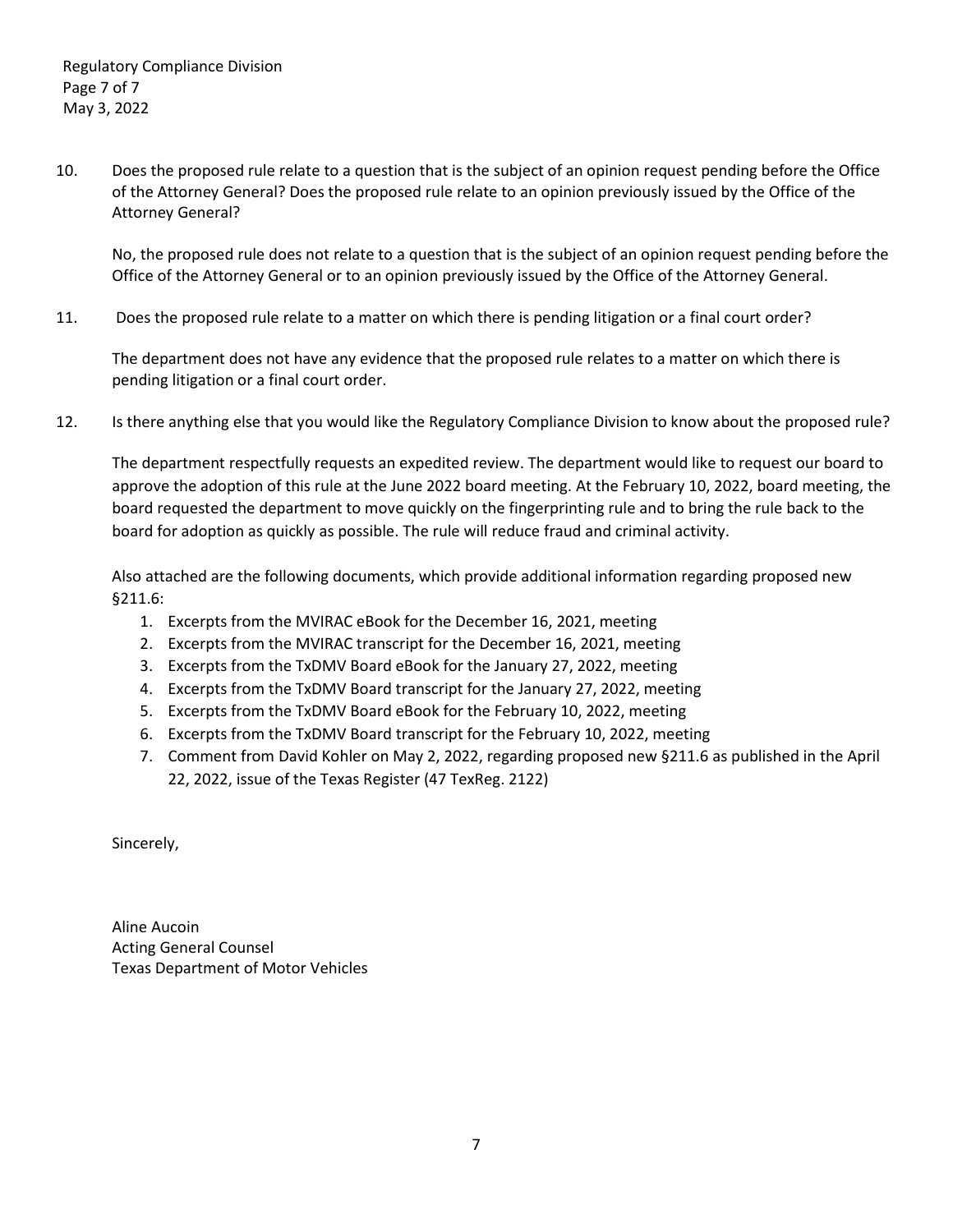testing and management protocols prescribed by the department following a trap site assessment performed by the department that stipulates specific testing and management protocols the department deems necessary to assure that adequate disease surveillance exists and will be maintained at the trap site.

(4) In addition to the testing requirements prescribed elsewhere in this section, all deer trapped under the provisions of a Triple T permit must be subjected to ante-mortem testing as provided by this paragraph and the applicable provisions of §65.92 of this title (relating to CWD Testing).

(A) An ante-mortem test sample under this section:

*(i)* may be collected from a deer of any age;

*(ii)* must be collected after trapping and prior to transport; and

*(iii)* is not valid unless it is submitted within seven days of collection.

(B) Deer may be transported immediately following the collection of the test samples required by this paragraph.

(C) In the event that a test result of "insufficient follicles" is returned for a sample submitted to comply with the requirements of this paragraph, the department will not issue additional Triple T permits for the associated trap site until sufficient post-mortem tests on deer at the trap site have been submitted at a 1:1 ratio. The provisions of this subparagraph are in addition to any other testing requirements imposed by this section.

(D) Failure to submit a test sample or meet a testing requirement under this paragraph will result in the associated trap site being ineligible to be a trap site for Triple T permit activities until testing has been conducted in compliance with a custom testing plan developed by the department.

(E) It is an offense to transport or release a deer under the provisions of this section unless the tissue sample required by this section has been collected.

(c) (No change.)

The agency certifies that legal counsel has reviewed the proposal and found it to be within the state agency's legal authority to adopt.

Filed with the Office of the Secretary of State on April 11, 2022.

TRD-202201324 James Murphy General Counsel Texas Parks and Wildlife Department Earliest possible date of adoption: May 22, 2022 For further information, please call: (512) 389-4775

♦ ♦ ♦

### **TITLE 43. TRANSPORTATION**

## PART 10. TEXAS DEPARTMENT OF MOTOR VEHICLES

CHAPTER 211. CRIMINAL HISTORY OFFENSE AND ACTION ON LICENSE

#### SUBCHAPTER A. CRIMINAL OFFENSE AND ACTION ON LICENSE

#### **43 TAC §211.6**

INTRODUCTION. The Texas Department of Motor Vehicles (department) proposes new §211.6 concerning fingerprint requirements for licensing applicants for and holders of a general distinguishing number (GDN) under Transportation Code Chapter 503 for all dealer types under Transportation Code §503.029(a)(6). The amendments are necessary to prevent fraud in the application process by verifying an applicant's identity through submitted fingerprints and obtaining a complete and comprehensive Texas Department of Public Safety (DPS) and Federal Bureau of Investigation (FBI) criminal background check.

EXPLANATION. The fingerprint requirements for licensing proposed in new §211.6 are intended to prevent and detect fraud in the application process by requiring certain license applicants to be fingerprinted as part of the application process. The fingerprints will be used to generate an FBI criminal history report which will verify the applicant's identity and be used in evaluating the applicant's criminal history under the department's criminal offense guidelines in §211.3 of this chapter.

Licenses issued by the department create positions of trust. Abuse of this trust provides license holders opportunities to engage in fraud, theft, money laundering and related crimes. Recently, bad actor license holders have taken advantage of their licenses by printing fraudulent temporary tags, which enable criminals to operate stolen vehicles, facilitating crimes such as human and drug trafficking. Criminals use fraudulently obtained temporary tags that are registered under fake names and addresses to make it harder for law enforcement to trace the vehicles. Fraudulent temporary tags are also used to operate motor vehicles that violate environmental and safety regulations, thus endangering the public. In addition, licensure provides persons who are predisposed to commit assaultive or sexual crimes with greater opportunities to engage in such conduct. Fingerprint requirements will help the department better screen potential bad actors with criminal offense histories by verifying the identity of the applicant and producing a more accurate and comprehensive criminal history report based on data from both DPS and FBI databases. The FBI fingerprint-based criminal history record information includes crimes that are committed in other states, in addition to human and drug trafficking crimes, which are commonly prosecuted on a federal level. Fingerprinting will also help prevent license holders whose licenses have been revoked from re-applying using a false identity. Further, the FBI fingerprint-based criminal history background check enables the department to obtain the FBI and DPS "Rap Back" subscription services, which notify the department when a person's criminal history record has changed. The department intends to use information from the FBI and DPS Rap Back services to determine if an associated license should be revoked or not renewed as authorized under applicable statutes and department rules.

The following paragraphs address the amendments in this proposal.

New §211.6(a) is added to state that the proposed fingerprint requirements apply to applicants for and holders of a GDN for all dealer types under Transportation Code §503.029(a)(6). These license holders and their representatives provide services that involve access to confidential information, conveyance, titling, and registration of private property. Further, license holders and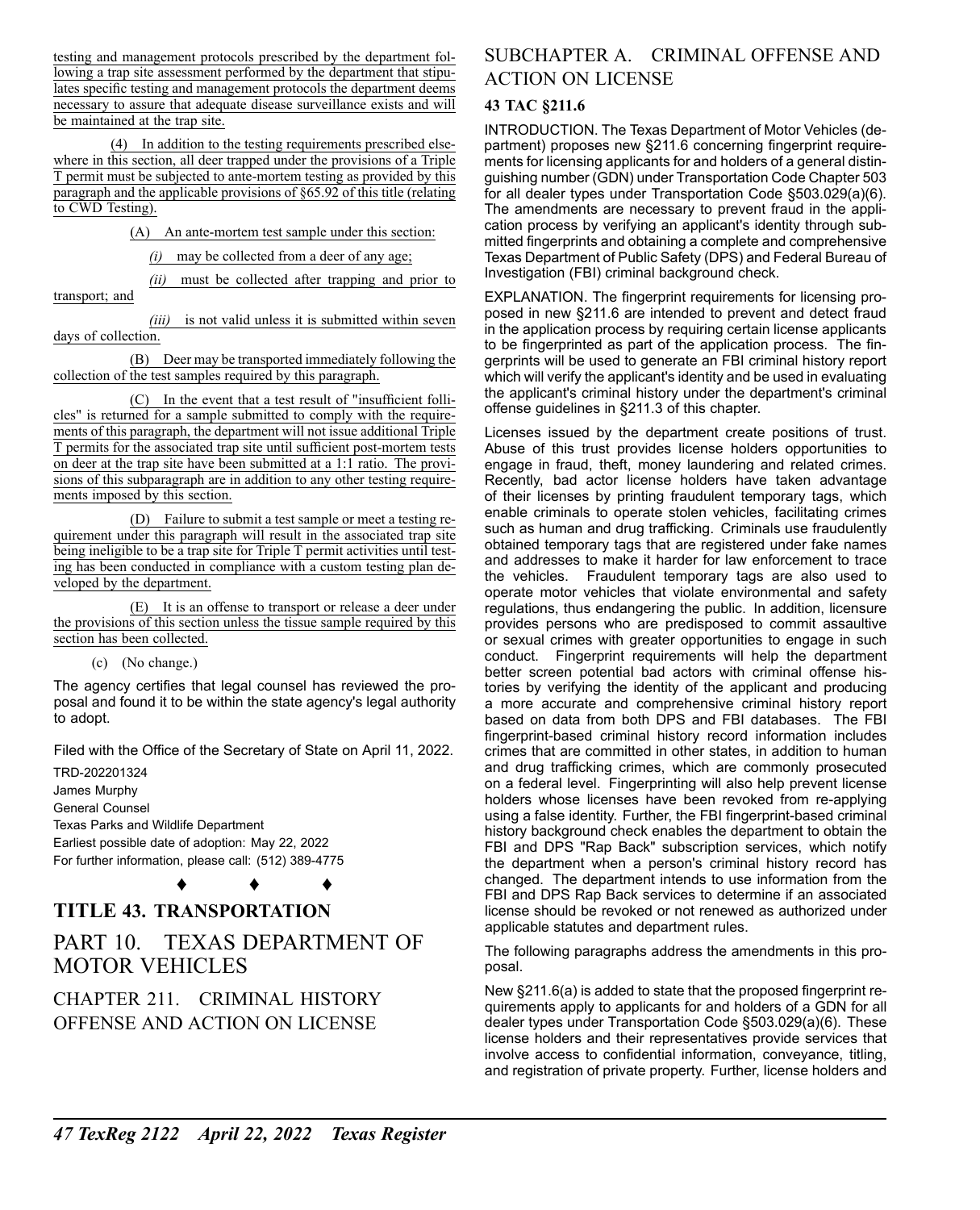their representatives obtain possession of monies belonging to or owed to private individuals, creditors, and governmental entities. Lastly, license holders and their representatives must comply with federal and state environmental and safety regulations. When the department adopted current Chapter 211, it determined which offenses directly relate to the duties and responsibilities of license holders and their representatives, either because the offense entails a violation of the public trust; issuance of a license would provide an opportunity to engage in further criminal activity of the same type; or the offense demonstrates the person's inability to act with honesty, trustworthiness, and integrity. Such offenses include crimes under the laws of another state and the United States. In proposing new §211.6, the department determined that requiring a biometric identifier to verify identity and obtain a comprehensive DPS and FBI criminal history record for applicants for and holders of licenses, along with their representatives, will prevent individuals with disqualifying criminal histories from being licensed or renewing their licenses, thus substantially decreasing fraud and providing enhanced protection for citizens of Texas.

New §211.6(b) requires all persons applying for a new license, license amendment due to change in ownership, or license renewal, to submit a complete and acceptable set of fingerprints to DPS and pay required fees for purposes of obtaining criminal history record information from DPS and the FBI.

New §211.6(c) requires that persons who are acting at the time of application, or will later act, in a representative capacity for an applicant or holder of a license, including the applicant's or holder's officers, directors, members, managers, trustees, partners, principals, or managers of business affairs, must also submit a complete and acceptable set of fingerprints and pay fees to DPS as described by new §211.6(b). New §211.6(c) is consistent with §211.2(a)(2) of this chapter because it lists the same representatives for an applicant or holder of a license.

FISCAL NOTE AND LOCAL EMPLOYMENT IMPACT STATE-MENT. Glenna Bowman, Chief Financial Officer, has determined that for each year of the first five years the proposed new section is in effect, there will be no significant fiscal impact to the state or local governments as a result of the enforcement or administration of the proposal.

Monique Johnston, Director of the Motor Vehicle Division, has determined that there will be no measurable effect on local employment or the local economy as a result of the proposal.

PUBLIC BENEFIT AND COST NOTE. Ms. Johnston has also determined that, for each year of the first five years the proposed new section is in effect, there are several public benefits anticipated because the proposed new section will allow the department to verify the identity of license applicants, preventing fraudulent applications under false or stolen identities, while giving the department access to more accurate and comprehensive criminal history record information to use in evaluating fitness for licensure under its criminal offense guidelines in §211.3. This new section will benefit the public by preventing bad actors with a history of criminal offenses that directly relate to the duties and responsibilities of a license holder from obtaining licenses from the department and using those licenses to perpetrate fraudulent and criminal actions, or otherwise taking advantage of the position of trust created by the license.

Ms. Johnston anticipates that there will be no additional costs on regulated persons to comply with the fingerprint requirements under this proposal as the new section does not establish fees for fingerprinting or processing criminal background checks. Fees for fingerprinting and access to criminal history reports are established by DPS under the authority of Texas Government Code Chapter 411.

ECONOMIC IMPACT STATEMENT AND REGULATORY FLEX-IBILITY ANALYSIS. In the cost analysis in the Public Benefit and Cost Note section of this proposal, the department has determined that proposed new §211.6 will not result in additional costs for license holders, including any small businesses, micro-businesses, or rural communities. Therefore, the department is not required to prepare a regulatory flexibility analysis under Government Code §2006.002.

TAKINGS IMPACT ASSESSMENT. The department has determined that no private real property interests are affected by this proposal and that this proposal does not restrict or limit an owner's right to property that would otherwise exist in the absence of government action and, therefore, does not constitute a taking or require a takings impact assessment under Government Code §2007.043.

GOVERNMENT GROWTH IMPACT STATEMENT. The department has determined that each year of the first five years the proposed new section is in effect, the proposed rule:

-will not create or eliminate a government program;

-will require the creation of at least one new employee position, and will not require the elimination of existing employee positions;

-will not require an increase or decrease in future legislative appropriations to the department;

-will not require an increase or decrease in fees paid to the department;

-will expand existing regulations;

-will not repeal existing regulations;

-will not increase or decrease the number of individuals subject to the rule's applicability; and

-will not positively or adversely affect the Texas economy.

REQUEST FOR PUBLIC COMMENT.

If you want to comment on the proposal, submit your written comments by 5:00 p.m. CST on May 22, 2020. A request for a public hearing must be sent separately from your written comments. Send written comments or hearing requests by email to *[rules@txdmv.gov](mailto:rules@txdmv.gov)* or by mail to Office of General Counsel, Texas Department of Motor Vehicles, 4000 Jackson Avenue, Austin, Texas 78731. If a hearing is held, the department will consider written comments and public testimony presented at the hearing.

STATUTORY AUTHORITY. The department proposes new §211.6 under Occupations Code §2301.155; and Transportation Code §503.002 and §1002.001.

Occupations Code §2301.155 authorizes the board to adopt rules as necessary or convenient to administer Occupations Code Chapter 2301 and to govern practice and procedure before the board.

Transportation Code §503.002 authorizes the board to adopt rules for the administration of Transportation Code Chapter 503.

Transportation Code §1002.001, authorizes the board to adopt rules that are necessary and appropriate to implement the powers and the duties of the department.